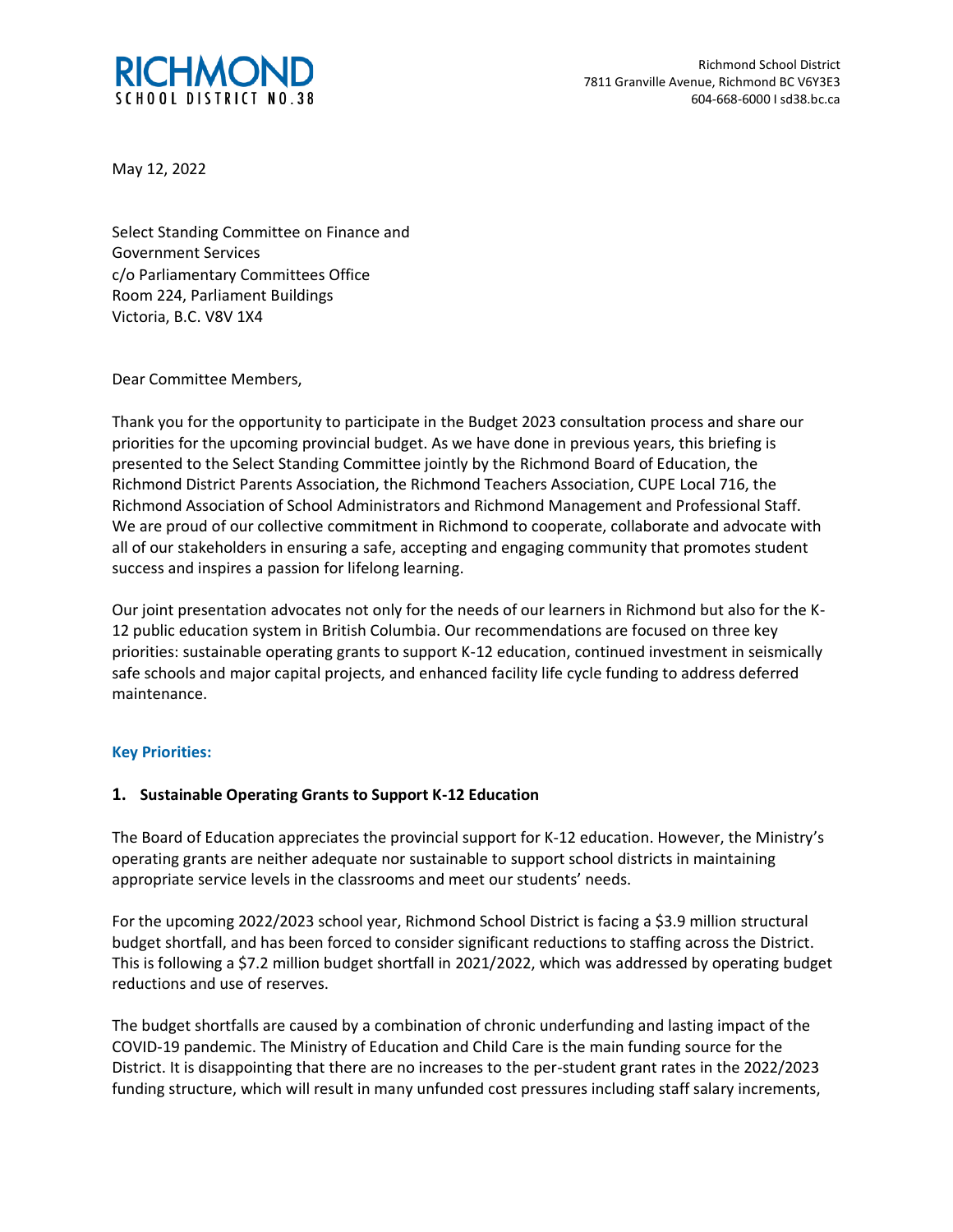employee benefit increases, and inflationary costs. The unfunded inflationary costs and staffing increments are estimated to be over \$1.0 million for the District.

The COVID-19 pandemic has had a significant negative impact on the District's financial position due to lower international tuition revenue and rental revenue. International Education revenues support enhanced staffing and programming that benefit all students in the District. It will likely take several years for the program to fully recovery to the pre-pandemic level. Further, funding has not been provided to cover additional COVID-19 related costs. The District will face a number of cost pressures such as enhanced ventilation and filters, and enhanced hand hygiene.

The Board of Education recognizes that classrooms are becoming increasingly complex especially given the ongoing impact of the COVID-19 pandemic. Staff are required to provide additional support to students for a wide range of learning, behavioral, physical and mental health needs. Transportation for students with complex needs also requires increased support from the District's operating budget. The District allocates far more resources to support students with additional needs than the special education funding received.

The recent Employment Standards Act change that provides five (5) days of paid illness leave for casual employees is welcome news. However, this change has introduced a new and unfunded cost pressure that could result in a maximum cost exposure of \$0.8 million to the District, if all casual staff take the allowable maximum five day paid illness leaves.

The Board of Education recommends that the Ministry of Education and Child Care provide additional funding to school districts by increasing the operating grant rates to keep pace with annual inflation. By working together with our communities, we have identified the needs to support students and the solutions required. Sustainable funding is essential in our ability to meet our students' needs as well as to continue to embed indigenous reconciliation into teaching and learning.

## **2. Continued Investment in Seismically Safe Schools and Major Capital Projects**

In 2004, the Ministry of Education launched the School Seismic Mitigation Program (SMP) in an effort to identify schools that may have structural risks associated with a seismic event. In Richmond, 37 schools were originally identified with at least one "high risk" building section needing to be addressed under the SMP. Richmond was identified as a geographic area with unstable soil conditions and risks of liquefaction if there was a large seismic event.

In May 2018, the Ministry of Education and Richmond Board of Education established the Richmond Project Team (RPT) and Richmond Executive Project Board (REPB) through a Memorandum of Understanding (MOU) with a mandate to accelerate the delivery of school seismic mitigation projects in the District. The goal of the RPT is to maximize the number of seismic event-resistant seats in the District as quickly as possible, and to complete all seismic upgrade projects by 2030. The commitment from the Ministry through the MOU was to support and fund identified high risk upgrade projects identified in the District's Long Range Facilities Plan and annual Five-Year Capital Plan.

Establishment of the RPT through the MOU has been extremely successful, where synergies and strong working relationships have been developed between Ministry Capital Planning staff and the RPT. Over \$162 million has been supported or approved by the Ministry for the SMP projects in the District, representing 13 out of 35 schools currently with a high seismic risk rating.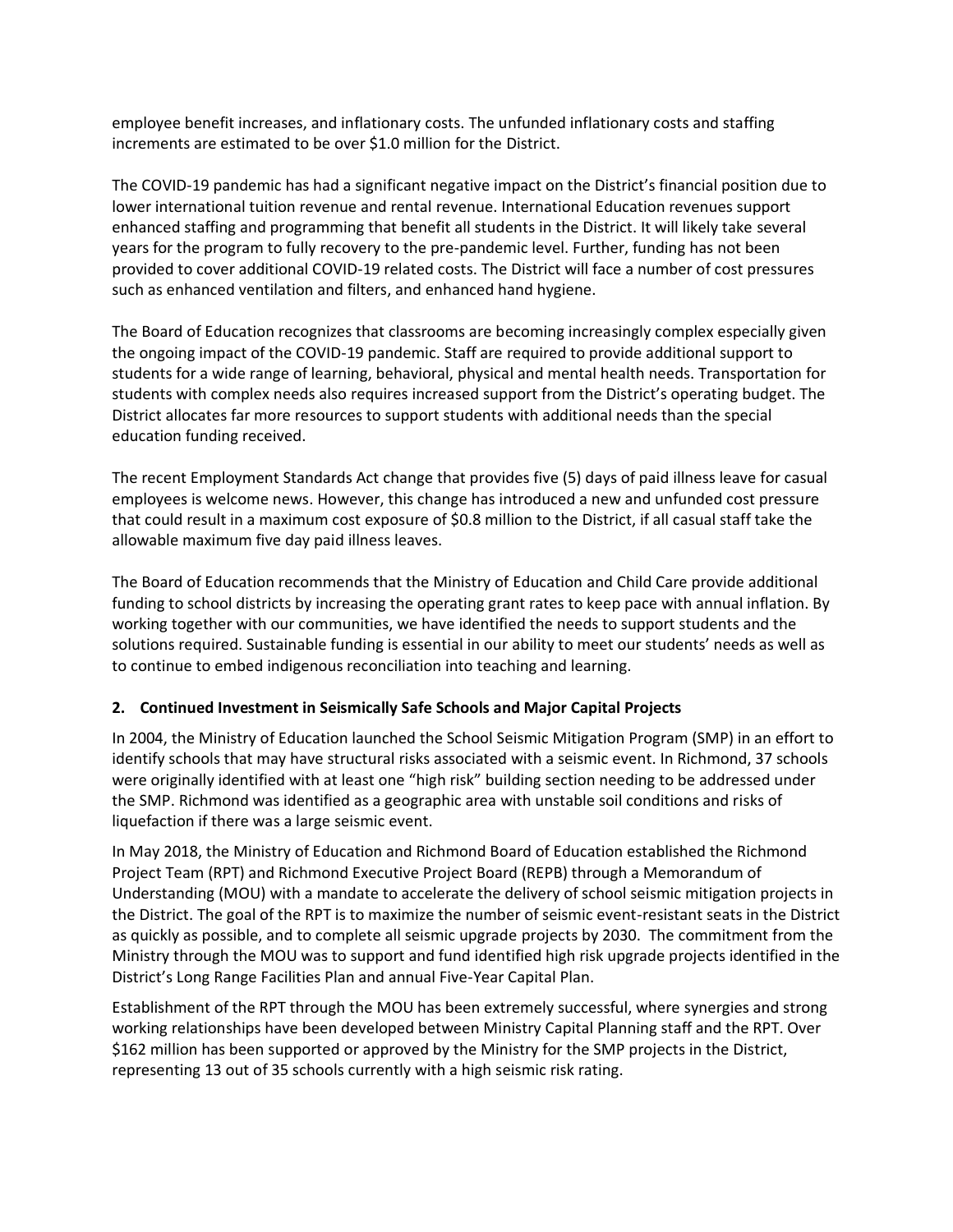While the District was pleased with receiving support for two new SMP projects in the 2022/2023 Capital Plan after two years with no new projects, there is a great concern in our community that the goal of seismically upgrading all potentially vulnerable schools in Richmond by the 2030 target will not be reached. It remains our understanding that the Provincial Government supports and continues to prioritize the safety of our students and staff through the Seismic Mitigation Program as identified in the Premier's mandate letter to the Minister of Education and reiterated by the Minister at the recent event at Maple Lane Elementary.

In addition to the SMP projects, the District also identified the following major capital projects and submitted to the Ministry in the Capital Plan for support: four school additions over the next 10 years providing 434 seats in the City Centre and Hamilton Planning Areas; and one new school west of the City Centre Planning Area providing 316 additional seats by 2027. Although included in the past four Capital Plan submissions, none of these projects have been supported by the Ministry.

We are hopeful that consideration will be given in Budget 2023 to seisemic upgrading projects and major capital projects in our community.

# **3. Adequate Facility Life Cycle Funding to Address Deferred Maintenance**

The Board of Education understands the importance of maintaining functional, efficient, safe and healthy school facilities. We appreciate the Ministry's support in the facility maintenance and renewal program by providing Annual Facility Grant (AFG), School Enhancement Program (SEP) and Carbon Neutral Capital Program (CNCP) funding.

However, the current funding level is neither adequate nor sustainable. The total estimated annual cost of deferred maintenance for the District is \$11-14 Million to address vital electrical, facility, site and mechanical upgrades, roof replacement and functional improvement. This total cost is well above the current AFG of \$4.2 million and SEP and CNCP of \$1.3 million.

The level of the annual facility renewal funding has had very little change, and has not kept pace with inflation and continued aging of infrastructure over the past 20 years. The Richmond School District has 16 schools that are over 50 years old and 30 schools over 30 years old. The most recent figures from the Provincial Capital Asset Management System (CAMS) indicate that the estimated cost to remedy facilities renewal and deferred maintenance for the District exceeds \$386 Million. At the current funding level it would take 69.5 years to bring our facilities back to a "good" condition.

The COVID-19 pandemic has brought to light that there is lack of targeted government funding to permanently address ventilation issues in older schools. The Board recently approved use of its local capital reserves of up to \$12 million to address the lack of classroom mechanical ventilation in 11 schools. Ideally the ventilation issue in older schools should be provincially funded under a special facilities renewal program.

The Board of Education recommends that the Government provide adequate facility life cycle funding to support the District in providing safe and healthy school facilities and excellent learning environment for the students. We recommend that the AFG, SEP and CNCP funding be increased each year to include an inflation adjustment and that the Government fund the facilities renewal program at 2-2.5% of building replacement value to address increasing deferred maintenance.